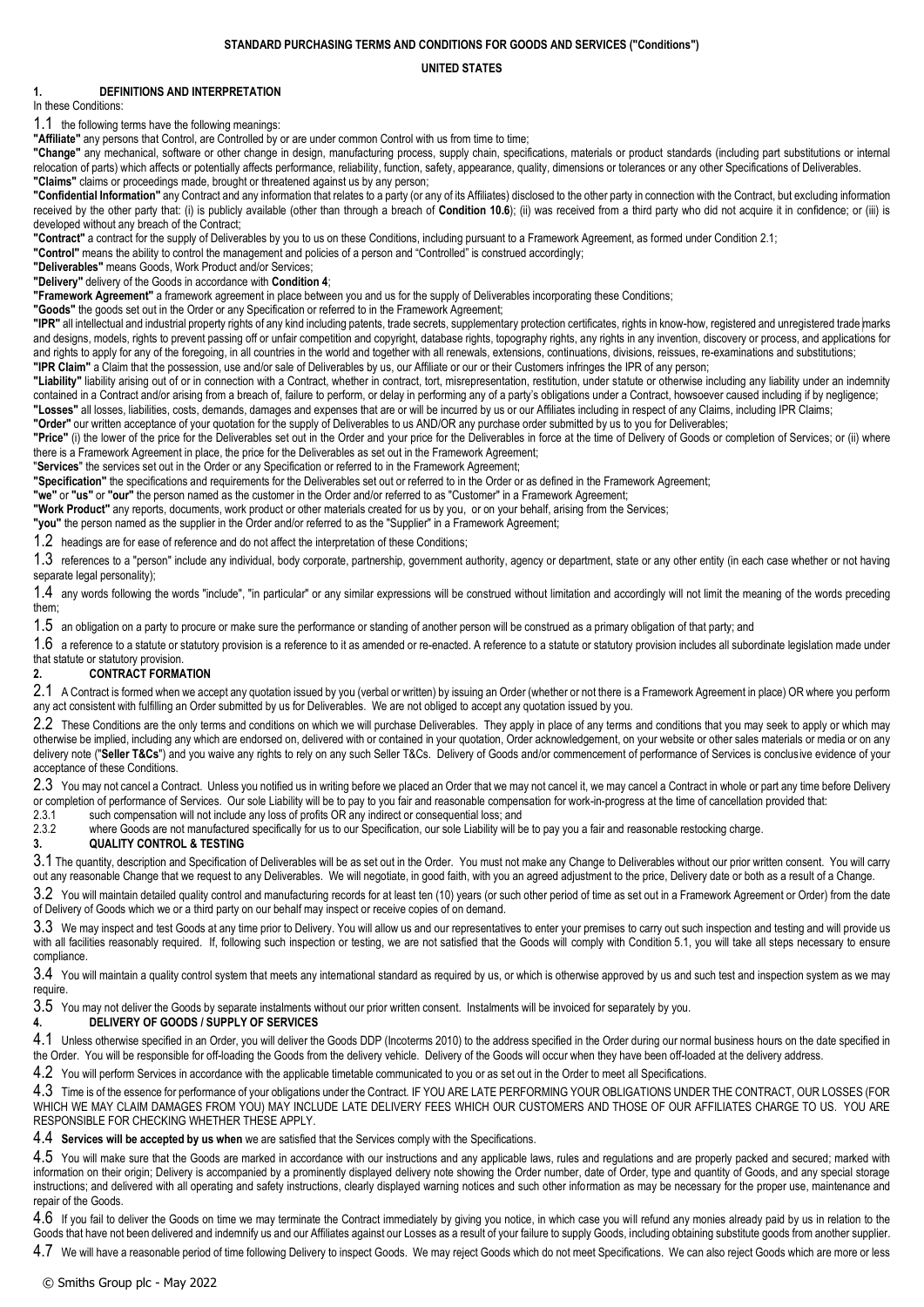than the quantity or type Ordered or delivered prior to the date specified on the Order. Rejected Goods will be returned at your cost and expense. If we accept Goods delivered prior to the date specified on the Order we may charge you the cost of storing them until the actual specified Delivery date.

4.8Risk in the Goods passes to us on the later of acceptance and Delivery. Ownership of the Goods passes to us on the earlier of payment of the Price and Delivery.

4.9 You will notify us in writing as soon you are aware that any Goods or the product support for the Goods are to be discontinued or made of "end of sale" or "end of life". At our request, you and we will agree in good faith a reasonable period of time during which you will keep agreed spare parts available for us for any discontinued, desupported, end of life or end of sale Goods.

## **5. YOUR OBLIGATIONS**

<span id="page-1-0"></span>5.1 You will make sure that the Goods will:

5.1.1 be of satisfactory quality, comprise genuine, new materials (which are not used, refurbished, reconditioned, remanufactured, counterfeit or of such age as to impair usefulness or safety) and be fit for any purpose notified by us to you;

- 5.1.2 conform to, satisfy and be capable of the Specifications;<br>5.1.3 be free from defects in design, materials and workmans
- 5.1.3 be free from defects in design, materials and workmanship;<br>5.1.4 be sold to us with full and unencumbered title and not infring
- be sold to us with full and unencumbered title and not infringe the IPR of any third party;
- 5.1.5 comply with all (i) applicable laws, (ii) regulatory requirements and (iii) standards and requirements of relevant statutory and regulatory bodies; and
- 5.1.6 be safe and without risk to health.

<span id="page-1-1"></span>5.2 In respect of Services, you warrant that you will:

- 5.2.1 perform Services with the best care, skill and diligence in accordance with best practice;<br>5.2.2 use personnel (and sufficient number of personnel) who are suitably skilled and experier
- 5.2.2 use personnel (and sufficient number of personnel) who are suitably skilled and experienced to perform the Services;<br>5.2.3 make sure that the Services conform with our reasonable instructions, comply with Specificati
- make sure that the Services conform with our reasonable instructions, comply with Specifications, are performed to meet the purposes notified by us to you and do not infringe the IPR of any third party;

- 5.2.4 provide all equipment, tools and vehicles and other items required to provide the Services;<br>5.2.5 obtain and at all times maintain all licences and consents required for the provision of the S
- obtain and at all times maintain all licences and consents required for the provision of the Services;
- 5.2.6 comply with all applicable laws, regulations, regulatory policies, guidelines or industry codes which may apply to the provision of the Services; and
- 5.2.7 not do or omit to do anything which may cause us or our Affiliates to lose any licence, authority, consent or permission required for our or their business.

5.3 You will observe all health and safety rules and regulations and any other security requirements that apply at any of our premises and ensure that your personnel are insured against all risks while working on our premises.

<span id="page-1-2"></span>5.4 Without affecting any of our other rights or remedies, if you materially breach any of these Conditions OR any Goods (whether or not accepted in whole or in part) do not conform with **Conditio[n 5.1](#page-1-0)** during the longer of (i) your warranty period for the Goods and (ii) 12 months following Delivery OR any Services breach **Conditio[n 5.2](#page-1-1)**, then we may:

- 5.4.1 terminate the Contract and any other existing Contracts immediately with notice;<br>5.4.2 require you, at our option, to promptly repair or replace the relevant Goods or rer
- <span id="page-1-3"></span>5.4.2 require you, at our option, to promptly repair or replace the relevant Goods or reperform the relevant Services free of charge;<br>5.4.3 reject the Deliverables (in whole or in part) and require you to refund the Price

reject the Deliverables (in whole or in part) and require you to refund the Price for the relevant Deliverables;

5.4.4 accept the Deliverables subject to an equitable Price reduction; or 5.4.5 at your expense, repair or have a third party repair the Goods or

at your expense, repair or have a third party repair the Goods or reperform or have a third party reperform the Services and you will indemnify us and our Affiliates against our Losses (including from any IPR Claims) arising from such breach.

5.5 Conditio[n 5.4](#page-1-2) will apply to any repaired or replacement Goods supplied under Conditio[n 5.4.2.](#page-1-3)

5.6 If, as a result of any Goods not conforming with **Conditio[n 5.1](#page-1-0)** or Services not conforming with **Conditio[n 5.2](#page-1-1)** or otherwise representing an unreasonable risk of harm to the public or the environment, we determine a recall, removal or correction campaign ("campaign") is necessary or are required to carry out a campaign, we may implement such campaign and you will indemnify us and our Affiliates against all Losses incurred as a result of any such campaign..

#### **6. OUR PROPERTY**

6.1 All patterns, dies, moulds or other tooling or materials, supplied by us or prepared or obtained by you for us and at our cost ("**Tooling**"), will be marked with our name or as otherwise specified by us and will be and remain our exclusive property returnable in good condition on demand.

6.2 You will insure against all risks any Tooling and also any of your own tooling or property which may be kept on our premises for the purposes of providing Deliverables. You will keep all Tooling safe and in good condition while in your custody and/or under your control. All Tooling will be kept separately from your stock and other inventory

6.3 We reserve the right to charge to you the cost of any Tooling if it is destroyed or damaged or rendered unfit for the purpose for which it was originally manufactured while under your control.

6.4 You will not dispose of any Tooling other than in accordance with our prior written instructions. You will not, at any time, use Tooling, nor will you allow Tooling to be used by anyone else for any purpose other than the supply of the Deliverables unless we have previously provided our consent in writing.

6.5 We will have the right to enter your premises and remove Tooling at any time without being liable for trespass or for damages of any sort.

### <span id="page-1-4"></span>**7. ASSIGNMENT OF IPR**

7.1 This **Conditio[n 7](#page-1-4)** will apply if the Goods are to be made, modified or redesigned to our Specification. Any bespoke Specification or Work Product you create or have created for us will be treated as "Goods" for the purposes of this **Conditio[n 7.](#page-1-4)**

<span id="page-1-5"></span>7.2 We will own all present and future IPR (together with all economic and proprietary rights) in the Goods and our specification. Accordingly, you will not use our specification other than to manufacture the Goods for us. With full title guarantee, you:

7.2.1 assign to us all IPR in the Goods which subsist as at the date of the Contract;<br>7.2.2 assign to us (by way of present assignment of the future copyright) all future c

7.2.2 assign to us (by way of present assignment of the future copyright) all future copyright in the Goods immediately upon its creation; and 7.2.3 agree to assign to us all other IPR in the Goods immediately upon its cre

agree to assign to us all other IPR in the Goods immediately upon its creation.

7.3 You will<br>7.3.1 at

at your own cost, execute all such documents and do all such acts and things as we may request from time to time in order to secure our full right, title and interest in the IPR in the Goods; and

7.3.2 obtain the waiver of all moral rights (and any broadly equivalent rights) in the Goods.

7.4 The exception to **Conditio[n 7.2](#page-1-5)** above is that any IPR in existing products, materials or data used to create Goods ("**Existing Materials**") will continue to belong to you (or your suppliers). You grant (and, where applicable, will ensure that your suppliers grant) to us, our Affiliates and our and their end customers a non-exclusive, perpetual, royalty-free, irrevocable licence to use and to have used Existing Materials which form part of any Goods.

## <span id="page-1-6"></span>**8. PRICE AND PAYMENT**

8.1 As long as you perform your obligations in accordance with the terms of the Contract, we will pay the Price to you in accordance with **Conditio[n 8](#page-1-6)**.

8.2 The only sums of money we will pay in connection with the supply of the Deliverables are the Price which will be inclusive of all costs and expenses incurred by you including all packaging, insurance, carriage, duties and delivery costs.

8.3 Any sum payable under the Contract is exclusive of value added tax, sales tax and/or goods and services tax (and any other similar or equivalent taxes, duties, fees and levies imposed from time to time by any government or other authority) upon any supply made to us which will be payable in addition to that sum in the manner and at the rate prescribed by law from time to time but inclusive of all other taxes, fees and levies imposed from time to time by any government or other authority.

8.4 You may invoice us for the Price for the Goods following Delivery and for Services following completion.

8.5 Other than as set out in **Condition[s 8.7](#page-1-7)** and **[8.9](#page-2-1)**, each invoice will be payable by us within 60 days following the date on which the invoice is received by us, plus the number of days until our next payment run. You will send invoices to the address specified in the Order.

8.6 No payment made by us will constitute acceptance by us of any Deliverables or otherwise affect any rights or remedies which we may have against you including the right to recover any amount overpaid or wrongfully paid to you.

<span id="page-1-7"></span>8.7 We may withhold payment of any disputed sum until the dispute is settled.

8.8 If any undisputed sum payable under the Contract is not paid when due you may charge us interest daily on that sum at 3% per year above the "Prime Rate" from time to time in the Wall Street Journal from the due date until the date of payment (whether before or after judgment).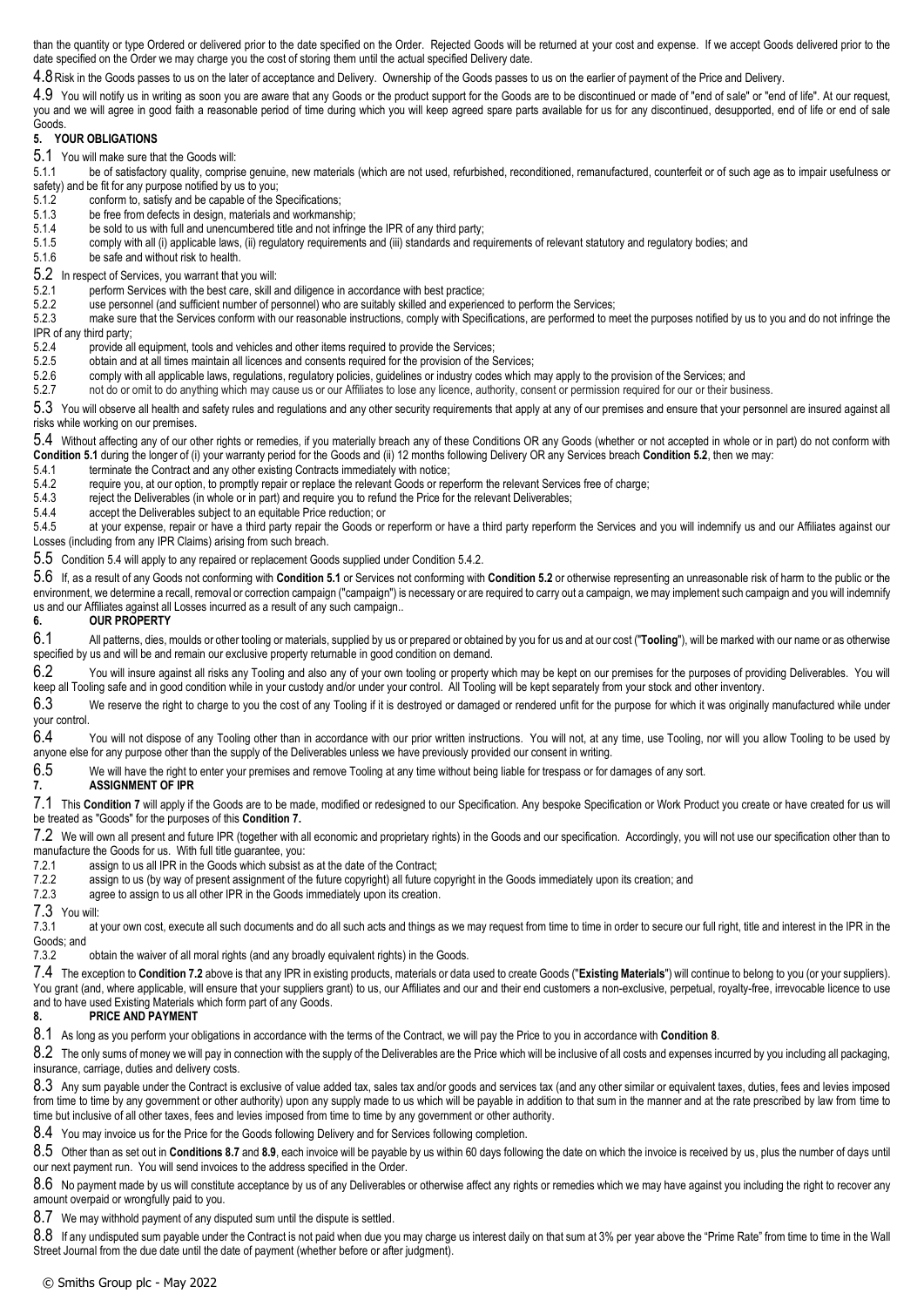<span id="page-2-1"></span>8.9 We may set-off any liability which you have to us against any liability which we have to you.

# **9. TERMINATION**

9.1 Without limiting any other right we may have to terminate a Contract, if you commit a material breach of these Conditions we may terminate the Contract and any other existing Contracts immediately with written notice. Any breach of **Conditions 11, 12** or **[15.9](#page-3-0)** will be deemed to be a material breach.

9.2 Without limiting any other right we may have to terminate a Contract, we may terminate the Contract immediately by giving you written notice (provided that, as to (g) below, such termination shall be automatic and without notice) if you (a) have a receiver, administrator or liquidator (provisional or otherwise) appointed; (b) are subject to a notice of intention to appoint an administrator or any other resolution on insolvency; (c) pass a resolution for your winding-up; (d) have a winding up order made by a court in respect of you; (e) enter into any composition or arrangement with creditors; (f) cease to carry on business; (g) file a petition, or have an involuntary petition filed against you, under any bankruptcy or insolvency law; (h) are the subject of anything similar or equivalent to that set out in (a) to (g) under any applicable laws; or (i) you are subject to any change of Control and you will notify us immediately upon the occurrence of any such event or circumstance.

9.3 Following expiry or termination of the Contract:<br>9.3.1 any Conditions which expressly or implier

any Conditions which expressly or impliedly continue to have effect after expiry or termination of the Contract will continue in force; and

9.3.2 all other rights and obligations will immediately stop but will not affect any of your or our rights, obligations, claims and liabilities which may exist prior to the date of expiry or termination; and<br>9.3.3 eacl

<span id="page-2-2"></span>each party will immediately stop using the other party's Confidential Information and will as soon as reasonably possible, if requested to do so, return to the other party all of the other party's Confidential Information (including all copies and extracts) in its possession or control or confirm its secure destruction; and

9.3.4 each party may keep any of the other party's Confidential Information which it has to keep to comply with any applicable law and **Condition [9.3.3](#page-2-2)** will not apply to such Confidential Information. **Conditio[n 10.6](#page-2-0)** will continue to apply to retained Confidential Information.

9.4 If we terminate a Contract, we may require you to deliver to us any supplies, materials or drawings produced or acquired by you for the terminated part of the Contract and we will agree, in good faith, on the amount payable for the same.

## <span id="page-2-4"></span>**10. LIABILITY AND INSURANCE**

10.1You will indemnify us and our Affiliates against all our and their Losses arising from your breach of or negligent performance of or your failure to perform or delay in performing any part of these Conditions. We may, at our discretion, control the defence of any claim in respect of which you are required to indemnify us under a Contract.

10.2Subject to **Conditio[n 10.3](#page-2-3)**, we will not have any Liability to you for any (i) loss of profit, goodwill or revenue; or (ii) any indirect, consequential or special loss.

<span id="page-2-3"></span>10.3Nothing in these Conditions or any Contract will operate to exclude or restrict one party's Liability (if any) to the other (including for a person for whom it is vicariously liable):<br>10.3.1 for death or personal iniur

10.3.1 for death or personal injury resulting from its negligence;<br>10.3.2 for its fraud or fraudulent misrepresentation: or

for its fraud or fraudulent misrepresentation; or

10.3.3 for any matter for which it is not permitted by law to exclude or limit its liability.

10.4 The exclusions from and limitations of liability contained in these Conditions will apply after as well as before the date of expiry or termination of any Contract.

10.5The exclusions from, and limitations of, liability set out in this **Condition [10](#page-2-4)** will be considered severally. The invalidity or unenforceability of any one sub-clause or clause will not affect the validity or enforceability of any other sub-clause or clause and will be considered severable from each other.

<span id="page-2-0"></span>10.6You will have satisfactory insurance cover with a reputable insurer to cover your obligations to us, including public liability insurance cover, cover for any potential liabilities arising from a Contract and any insurances required by law. You will provide evidence of your insurance coverage at our request.<br>11. CONFIDENTIALITY

## **11. CONFIDENTIALITY**

11.1Except as set out in Conditio[n 11.2,](#page-2-5) each party will:<br>11.1.1 only use the other party's Confidential Informa

11.1.1 only use the other party's Confidential Information for the purpose of performing its obligations and exercising its rights under the Contract;

11.1.2 keep the other party's Confidential Information secret, safe and secure; and<br>11.1.3 not disclose the other party's Confidential Information to any other person

not disclose the other party's Confidential Information to any other person.

<span id="page-2-5"></span>11.2Each party may disclose the other party's Confidential Information:<br>11.2.1 to the extent required by law, any court of competent iurisdic

11.2.1 to the extent required by law, any court of competent jurisdiction or the rules of any government, public or regulatory body or any stock exchange; and<br>11.2.2 to its officers, directors, employees and professional a

<span id="page-2-6"></span>to its officers, directors, employees and professional advisers and, in our case, our Affiliates, agents and sub-contractors, who need the Confidential Information in order for that party to perform its obligations and exercise its rights under the Contract. A party disclosing the other party's Confidential Information under **Conditio[n 11.2.2](#page-2-6)** will make sure that each person to whom it discloses that Confidential Information is bound by obligations of confidentiality no less onerous than those set out in this **Conditio[n 10.6](#page-2-0)**.

11.3Each party acknowledges and agrees that damages alone would not be an adequate remedy for breach of **Condition [10.6](#page-2-0)** by that party. Accordingly, the other party will be entitled, without having to prove special damages, to equitable relief (including injunction and specific performance) for any breach or threatened breach of **Conditio[n 10.6](#page-2-0)** by the first party.

# <span id="page-2-7"></span>**12. ETHICAL CONDUCT**

12.1You will conduct your business ethically and lawfully and in accordance with our Supplier Code of Business Ethics (http://www.smiths.com/responsibility-supplier-code-of-busine  $\epsilon$ <sub>px</sub>) or an equivalent code of ethics.

12.2You represent and warrant that you and your subcontractors and suppliers do not use or permit unacceptable labour practices, such as child or forced labour, or unsafe working conditions and comply with all applicable labour and employment laws, regulations, standards and conventions, including the UN's Guiding Principles on Business & Human Rights and the International Labor Organization's Conventions and any similar or equivalent laws applying in the jurisdiction in which we are registered.

12.3You hereby acknowledge that you are aware of, and agree to comply with all applicable anti-bribery and anti-corruption laws, including but not limited to the Foreign Corrupt Practices Act (FCPA) (and related regulation and guidance) and any similar or equivalent laws applying in the jurisdiction in which we are registered.

12.4You represent and warrant that you only supply minerals to us and our Affiliates from sources that do not (i) contribute to conflict; and/or (ii) benefit or finance armed groups in the Democratic Republic of Congo or any adjoining country. You have adopted, and require your suppliers of minerals to adopt, conflict mineral policies and management systems.

12.5You will permit us, and any person nominated by us, to have such access to your premises, personnel, systems, books and records as we may require to verify your compliance with this **Condition [12](#page-2-7)**. We also reserve the right to inquire and investigate your conduct to satisfy ourself of your compliance with this **Conditio[n 12](#page-2-7)** and to discontinue a business relationship with you if you or any of your officers, directors or employees is found to have breached any part of this **Conditio[n 12.](#page-2-7)**

12.6We are required to demonstrate that our products and our use of certain materials comply with laws and regulations (including environmental laws and regulations) and international standards. You will promptly provide us with information and declarations that we may reasonably request to enable us to comply with all applicable laws, regulations and standards, including but not limited to IEC 62474 – Material Declaration for Product of and for the Electrotechnical Industry.

# **13. NOTICE**

13.1 Notices and other communications provided for the purposes of a Contract will be in writing, in English and delivered by courier or by hand to the relevant party's address as specified on the Order (or such other address which is notified to the other party in writing from time to time), in the case of a notice to us, marked for the attention of such person as we specify.

# <span id="page-2-8"></span>**14. EXPORT / IMPORT / ECONOMIC SANCTIONS CONTROLS**

14.1You agree to comply with all applicable export controls and import and economic sanctions laws and regulations, including those of the United States of America, and your country of incorporation, from where the Goods will be supplied, where the Goods will be received and any other relevant jurisdiction. You will also obtain, as required, and comply with all applicable government authorizations and their provisos in supplying the Goods. Without limiting the foregoing, you will not transfer any export controlled item, data or services provided by us in relation to the Contract, to include transfer to any persons, including those persons employed by or associated with, or under contract to you or you lower-tier suppliers, without the authority of an applicable licence, exemption or exception.

14.2You will provide to us all information necessary to support any regulatory or government authorization requirements we have regarding the Goods.

14.3You will indemnify us and our Affiliates for all Losses arising out of any breach by you of this Claus[e 14.](#page-2-8)

## **15. GENERAL**

<span id="page-2-9"></span>15.1The Contract constitutes the entire agreement between the parties and supersedes any prior agreement or arrangement in respect of its subject matter and:

15.1.1 neither party has entered into the Contract in reliance upon, and it will have no remedy in respect of, any misrepresentation, representation or statement (whether made by the other party or any other person and whether made by the first party or any other person) which is not expressly set out in the Contract; and

15.1.2 nothing in **Conditio[n 15.1](#page-2-9)** will limit or exclude the liability of any person for fraud or fraudulent misrepresentation.

15.2A party's delay in exercising, partial exercising or failure to exercise a right or remedy the Contract will not constitute a waiver of, or prevent or restrict future exercise of, that or any other